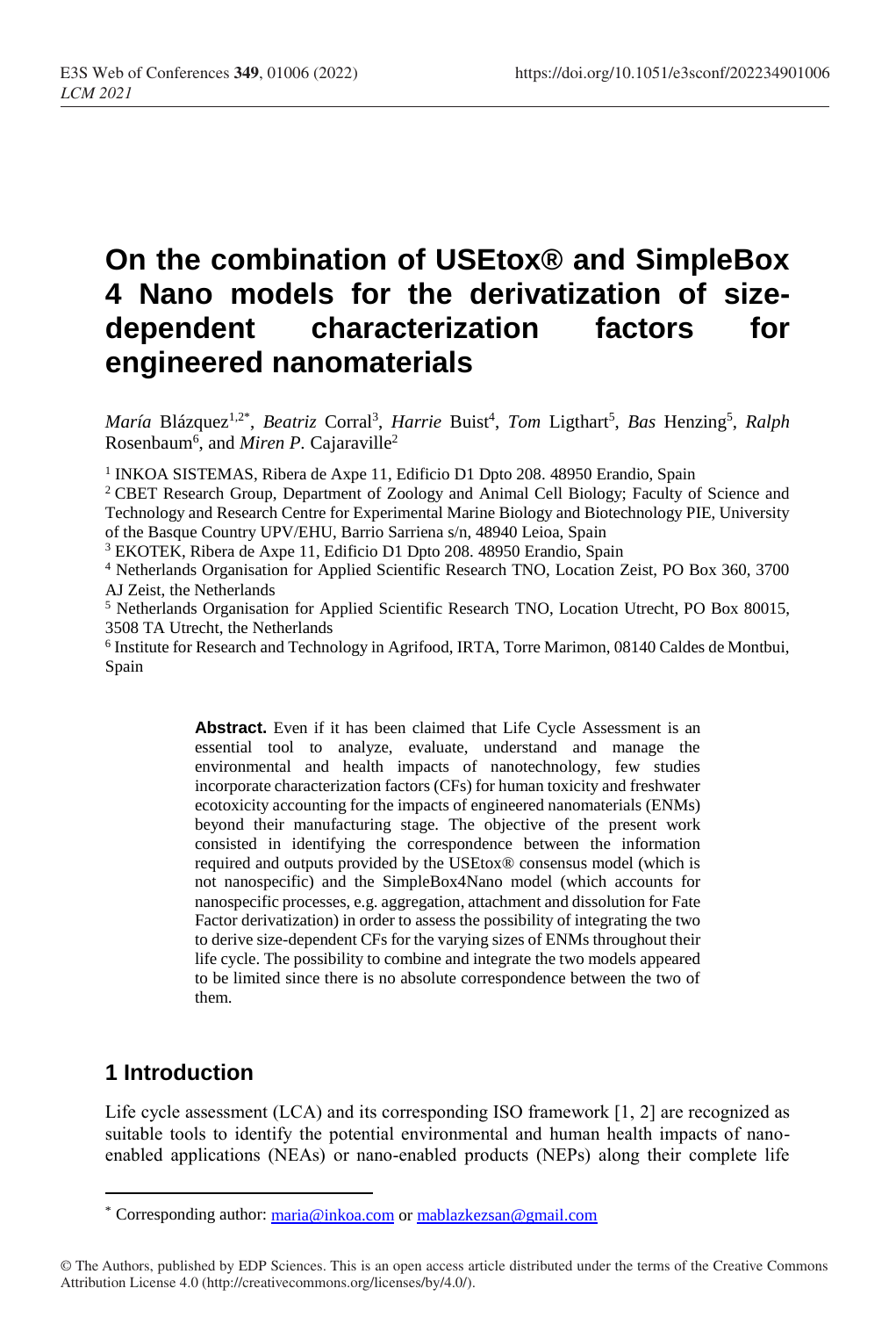cycles covering manufacturing, use and end-of-life stages [3]. As such, a number of review articles have been published in the past decade that cover the application of LCA to nanotechnology such as the recent work by Salieri et al. [4].

The LCA methodology comprises four iterative steps: (i) goal and scope definition, (ii) inventory analysis, (iii) impact assessment, and (iv) interpretation. Life cycle impact assessment (LCIA) converts emissions into environmental damages through linked fateexposure-effect models that require robust experimental data and a mechanistic understanding for each of these components. LCIA methods describe environmental impacts in terms of characterization factors (CFs). A CF is a substance-specific quantitative representation of the (relative) impact of a substance in the environment. CFs are based on models of cause-effect chains for a specific impact category.

USEtox® [5, 6] is a fate-effect model specifically made for LCA-applications as it calculates human and eco-toxicity CFs based on the properties of a substance and the environmental compartment of initial release. The model estimates CFs by multiplying three other aggregated parameters related to fate (fate factor, FF), exposure (exposure factor, XF), and toxicity (effect factor EF), respectively, of a specific chemical. USEtox® operates on four different spatial scales: indoor, urban, continental and global. The indoor and urban scales only have an air compartment, whereas the continental and global scales consist of five compartments: air, agricultural soil, natural soil, freshwater and sea water. USEtox® cannot be directly applied to the LCIAs of NEPs and NEAs since the fate modelling is not nanospecific. SimpleBox4Nano (SB4N) [7, 8, 9] is a fate model able to model the fate of engineered nanomaterials (ENMs) depending on their size. SB4N has three main compartments: regional, continental and global, but the inner nested compartment, regional, has not only air as a medium but also freshwater (including lake, lake sediment, freshwater and freshwater sediment), seawater (including surface sea, deep sea and marine sediment) and natural, agricultural soil and urban/industrial soil. From all these media transfers to the other compartments and media are possible. Furthermore, the global compartment is split into three sub-compartments: moderate, arctic and tropical. SB4N models the fate of (i) freely dispersed (pristine) nanoparticle, (ii) nanoparticle hetero-aggregated with natural colloid particles (<450 nm) and (iii) nanoparticle attached to larger natural particles (>450 nm) [9].

Ettrup et al. [10] adapted the USEtox® 2.0 consensus model to integrate the SB4N for the development of CF of TiO<sup>2</sup> nanoparticles to be incorporated in future LCA studies. Also focusing on  $TiO<sub>2</sub>$  nanoparticles, Salieri et al. [11] presented an integrative approach for USEtox® 2.0 model with SB4N and proposed CFs for the freshwater toxicity impact category. More recently, [Temizel-Sekeryan](https://pubs.rsc.org/en/results?searchtext=Author%3ASila%20Temizel-Sekeryan) and Hicks [12] have calculated freshwater ecotoxicity CFs for silver nanoparticles by combining the principles of colloidal science with the USEtox® model using data from published mesocosm conditions.

The objective of the present work was to compare the information requirements and output by the two models in order to identify possible limitations in their integration for the derivation of size-dependent CFs for the varying sizes of ENMs released throughout the life cycle of NEPs and NEAs.

### **2 Materials and Methods**

SimpleBox4.0-Nano and USEtox® 2.12 versions have been used. The comparison of the two models comprised two steps: (i) definition of the USEtox® air, water and soil scenarios in which the main parameters for the Regional and Continental compartments in SB4N have been set to fit those of USEtox®' Urban and Continental compartments, respectively, and (ii) identification of rate constants that are common for the two models.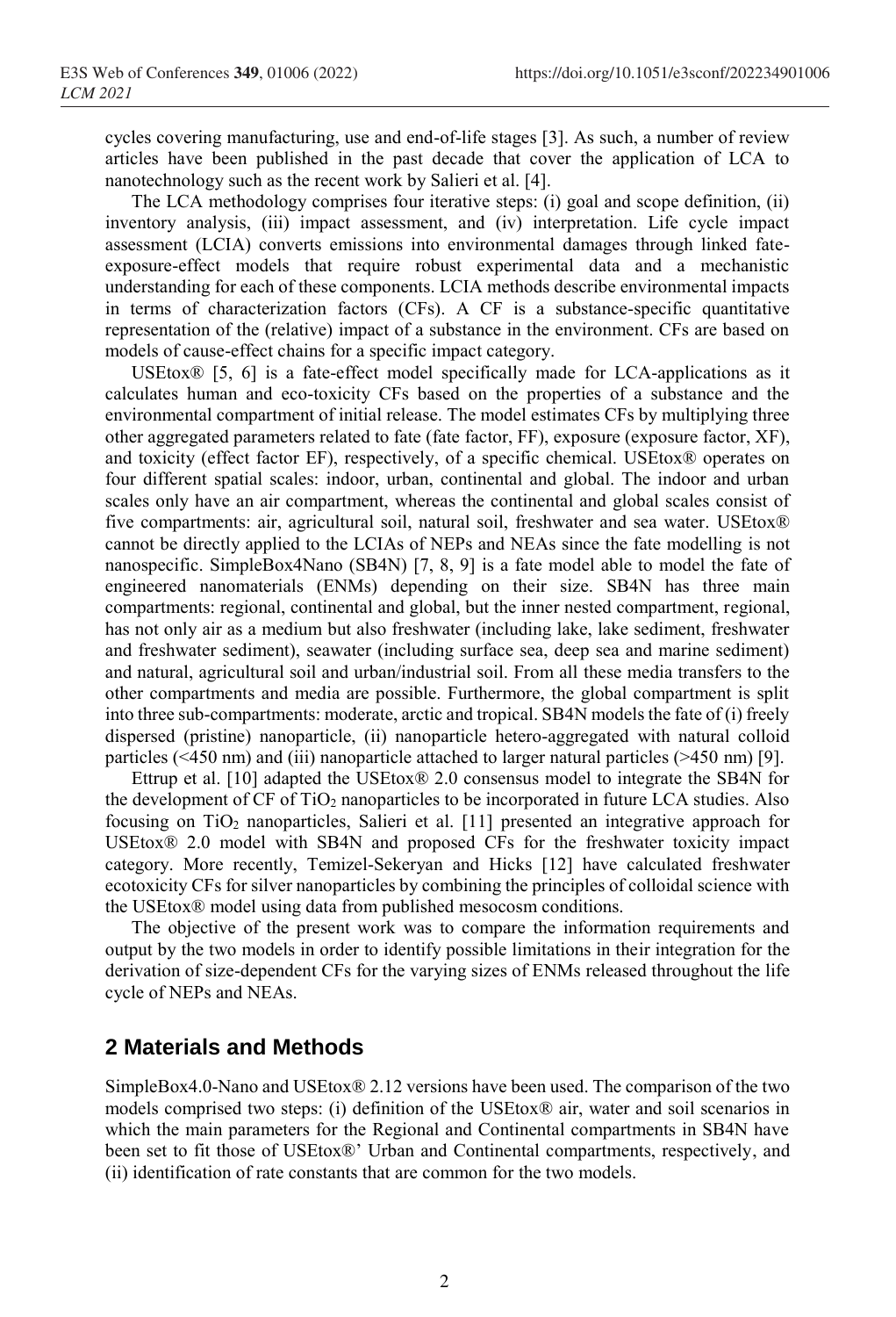# **3 Results and discussion**

#### **3.1 Common constants for the two models**

In this section, original USEtox® values were selected to be inserted in the USEtox® Air, Water & Soil scenario(s) defined in SB4N (SB4N - *Scenarios* sheet. Landscape settings). As shown in Table 1, only the *Area land* rate constant from the Urban compartment in USEtox® (USEtox®-DEF values) needs to be fed into the rate constants of the Regional scale of SB4N. As indicated in Table 2, *Area land*, *Area sea*, *Fraction fresh water*, *Fraction natural soil*, *Fraction agricultural soil* and *Depth fresh water* constants' s values in the Continental scale of SB4N need to be adjusted to fit with USEtox® (USEtox®-DEF values).

| <b>Table 1.</b> Constants of the Regional scale in the SB4N. Values from the Urban compartment of |
|---------------------------------------------------------------------------------------------------|
| USEtox® (USEtox®-DEF values) with grey background need to be transferred.                         |

| <b>Constant – Regional scale</b>                                | <b>Variable Name</b>  | <b>Units</b>                 | SB <sub>4</sub> N<br><b>Default</b><br>scenari<br>$\Omega$ | <b>USEtox®</b><br>Air, Water &<br><b>Soil Scenario</b> |
|-----------------------------------------------------------------|-----------------------|------------------------------|------------------------------------------------------------|--------------------------------------------------------|
| Area land                                                       | AREAland <sub>R</sub> | $[km^2]$                     | $2,3E+05$                                                  | $2,4E+02$                                              |
| Area sea                                                        | AREAsea.R             | $[km^2]$                     | $1,0E+03$                                                  | $1,0E+03$                                              |
| Fraction lake water                                             | <b>FRAClake.R</b>     | $\overline{\phantom{a}}$     | 2,5E-03                                                    | 2,5E-03                                                |
| Fraction fresh water                                            | FRACfresh.R           | $\overline{\phantom{a}}$     | 2,8E-02                                                    | 2,8E-02                                                |
| Fraction natural soil                                           | FRACnatsoil.R         | $\qquad \qquad \blacksquare$ | 2,7E-01                                                    | 2,7E-01                                                |
| Fraction agricultural soil                                      | FRACagsoil.R          | $\overline{\phantom{a}}$     | $6,0E-01$                                                  | $6,0E-01$                                              |
| Fraction urban/industrial soil                                  | FRACothersoil.R       | $\overline{\phantom{a}}$     | 1,0E-01                                                    | 1,0E-01                                                |
| Temperature                                                     | TEMP R                | [oC]                         | $1,2E+01$                                                  | $1,2E+01$                                              |
| Wind speed                                                      | WINDspeed.R           | $m.s^{-1}$                   | $3.0E + 00$                                                | $3,0E+00$                                              |
| Average precipitation                                           | RAINrate.R            | $mm.yr^{-1}$                 | $7,0E+02$                                                  | $7.0E + 02$                                            |
| Depth lake water                                                | DEPTHlake.R           | m                            | $1,0E+02$                                                  | $1,0E+02$                                              |
| Depth fresh water                                               | DEPTHfreshwater.R     | m                            | $3,0E+00$                                                  | $3,0E+00$                                              |
| FRACTION discharge regional<br>fresh water to continental scale | FRAC.w1R.w1C          | $\overline{\phantom{0}}$     | $0.0E + 00$                                                | $0.0E + 00$                                            |
| Fraction run off                                                | FRACrun.R             | $\overline{\phantom{0}}$     | 2,5E-01                                                    | 2,5E-01                                                |
| Fraction infiltration                                           | FRACinf.R             |                              | $2,5E-01$                                                  | 2,5E-01                                                |
| Soil erosion                                                    | <b>EROSION.R</b>      | $mm.vr-1$                    | 3,0E-02                                                    | 3,0E-02                                                |

**Table 2**. Constants of the Continental Scale in SB4N. Values from the Continental compartment of USEtox® (USEtox®-DEF values) with grey background need to be transferred.

| <b>Constant – Continental scale</b> | Variable Name | <b>Units</b> | SB <sub>4N</sub><br><b>Default</b><br>scenari<br>$\Omega$ | <b>USEtox®</b><br>Air, Water &<br><b>Soil Scenario</b> |
|-------------------------------------|---------------|--------------|-----------------------------------------------------------|--------------------------------------------------------|
| Area land                           | AREAland.C    | $[km^2]$     | $3,7E+06$                                                 | $9,0E+06$                                              |
| Area sea                            | AREAsea.C     | $[km^2]$     | $3,7E+06$                                                 | $9.9E + 05$                                            |
| Fraction lake water                 | FRAClake.C    |              | 2,5E-03                                                   | $2.5E-03$                                              |
| Fraction fresh water                | FRACfresh.C   |              | 2,8E-02                                                   | 3.0E-02                                                |
| Fraction natural soil               | FRACnatsoil.C |              | 2,7E-01                                                   | 4.9E-01                                                |
| Fraction agricultural soil          | FRACagsoil.C  |              | $6,0E-01$                                                 | 4.9E-01                                                |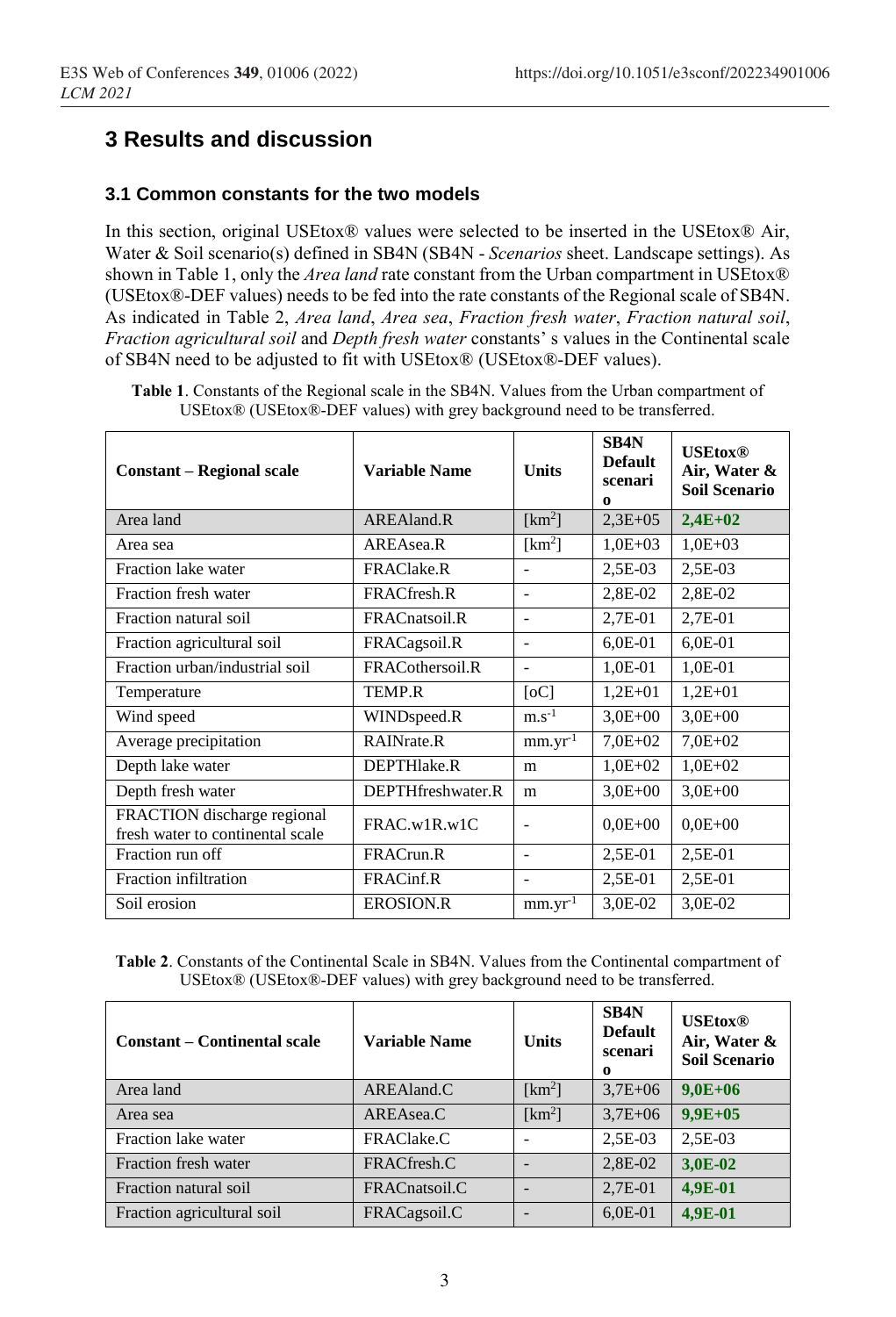| <b>Constant – Continental scale</b>                                       | Variable Name     | <b>Units</b>    | SB4N<br><b>Default</b><br>scenari<br>$\Omega$ | <b>USEtox®</b><br>Air, Water &<br>Soil Scenario |
|---------------------------------------------------------------------------|-------------------|-----------------|-----------------------------------------------|-------------------------------------------------|
| Fraction urban/industrial soil                                            | FRACothersoil.C   |                 | 1,0E-01                                       | 1.0E-01                                         |
| Temperature                                                               | TEMP.C            | [oC]            | $1,2E+01$                                     | $1.2E + 01$                                     |
| Wind speed                                                                | WINDspeed.C       | $m.s^{-1}$      | $3,0E+00$                                     | $3,0E+00$                                       |
| Average precipitation                                                     | RAINrate.C        | $mm.yr^{-1}$    | $7,0E+02$                                     | $7,0E+02$                                       |
| Depth lake water                                                          | DEPTHlake.C       | m               | $1,0E+02$                                     | $1,0E+02$                                       |
| Depth fresh water                                                         | DEPTHfreshwater.C | m               | $3,0E+00$                                     | $2,5E+00$                                       |
| <b>FRACTION</b> discharge<br>continental fresh water to<br>regional scale | FRAC.w1C.w1R      | $\qquad \qquad$ | $0.0E + 00$                                   | $0.0E + 00$                                     |
| Fraction infiltration                                                     | FRACinf.C         |                 | 2,5E-01                                       | $2.5E-01$                                       |
| Fraction run off                                                          | FRACrun.C         |                 | $2,5E-01$                                     | $2,5E-01$                                       |
| Soil erosion                                                              | EROSION.C         | $mm.yr^{-1}$    | 3,0E-02                                       | 3,0E-02                                         |

#### **3.2 Identification of mass balance rate constants that are common for the two models**

USEtox<sup>®</sup> calculates the fate factors from 17 mass balance rate constants (k)  $[d^{-1}]$ . Mass balance rate constants are distributed as follows: (i) 4 for the continental environment, (ii) 11 for the intermedia transfer at continental scale, (iii) 1 for the urban environment and (iv) 1 for the intermedia transfer at urban scale (Tables 3-6). The Excel sheets and cells containing such constants in both USE tox<sup>®</sup> and SB4N have been indicated.

**Table 3.** Mass balance rate constants used by USEtox® to calculate the FF: Continental environment. Equivalence in SB4N. (N/A refers to Not Available, it has been indicated in italics)

| Constant      | <b>Denomination</b><br>( <i>Fate</i> sheet;<br><b>USEtox®</b> | <b>Excel cell</b><br>identificatio<br>n(Run)<br>sheet;<br><b>USEtox®</b> | <b>Denominatio</b><br>n in SB4N                                                                                     | <b>Excel cell</b><br>identificatio<br>n(Engine)<br>sheet, SB4N) | <b>Excel cell</b><br>identificatio<br>n (All species<br>output sheet,<br>SB4N)   |
|---------------|---------------------------------------------------------------|--------------------------------------------------------------------------|---------------------------------------------------------------------------------------------------------------------|-----------------------------------------------------------------|----------------------------------------------------------------------------------|
| k.aC.aU       | <b>TRANSFER</b> air<br>- urban scale                          | G <sub>25</sub>                                                          | $N/A$ in SB4N                                                                                                       |                                                                 |                                                                                  |
| k.aC.aG       | TRANSFER air<br>- <i>global</i> scale                         | G <sub>31</sub>                                                          | $N/A$ in SB4N                                                                                                       |                                                                 |                                                                                  |
| k.w1C.w2<br>C | <b>TRANSFER</b><br>fresh water -<br>coastal seawater          | H <sub>28</sub>                                                          | <b>TRANSFER</b><br>rate<br>continental<br>fresh water -<br>continental<br>sea water<br>(Continental<br>sheet, SB4N) | BF67; BG68;<br>BH69; BI70                                       | Not used as a<br>constant in<br>the transport<br>section<br>(Output table)<br>2) |
| k.w2C.w2<br>G | <b>TRANSFER</b><br>coastal seawater<br>- global <i>scale</i>  | 133                                                                      | $N/A$ in SB4N                                                                                                       |                                                                 |                                                                                  |

In absence of an Urban compartment and as an alternative to k.aC.aU, SB4N uses k.aC.aR (TRANSFER rate continental air - regional air); Excel cells corresponding to AU9, AV10, AW11 and AX12 (*Engine* sheet, SB4N).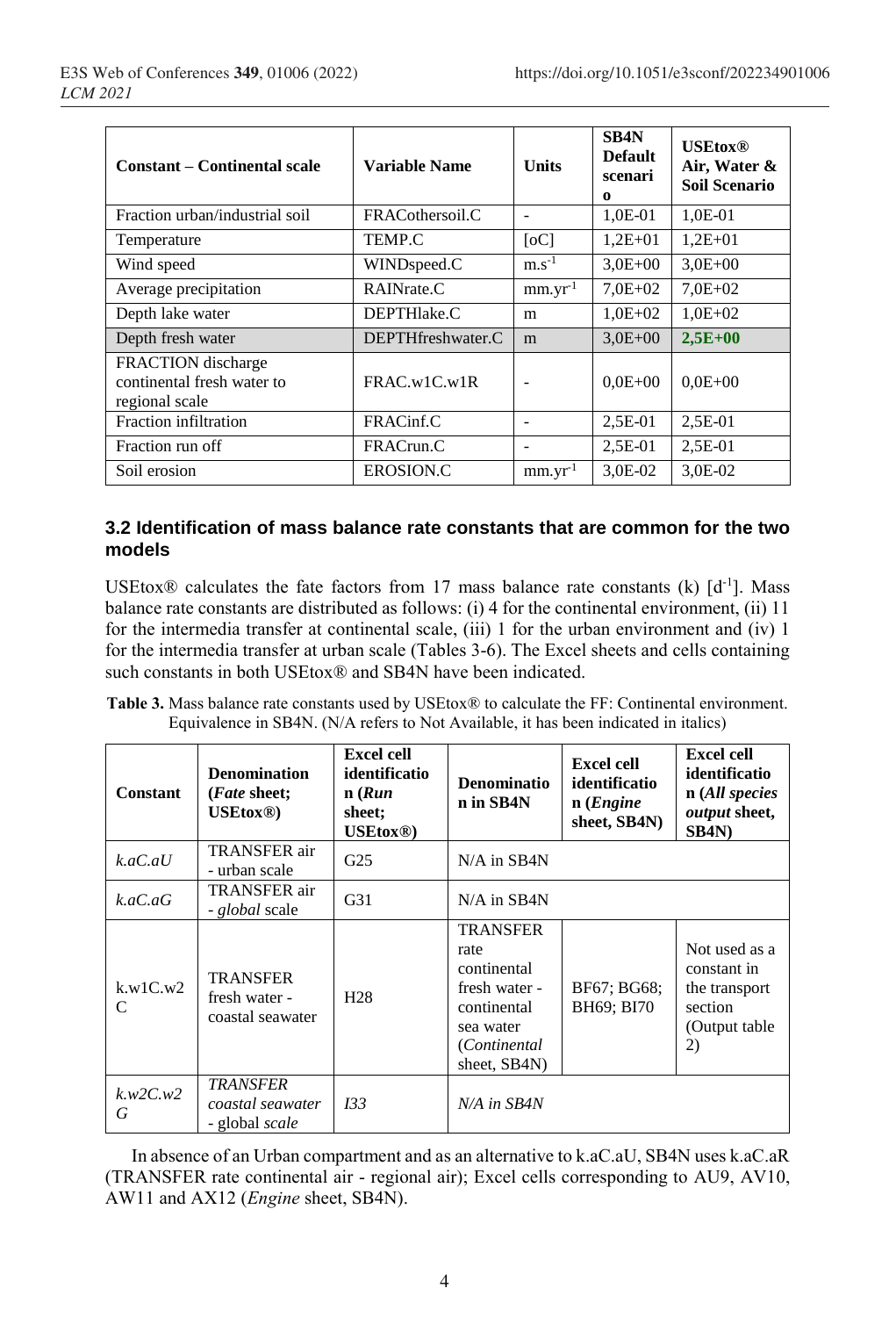**Table 4.** Mass balance rate constants used by USEtox® to calculate the FF: Intermedia Transfer at Continental scale. Equivalence in SB4N. (N/A refers to Not Available, it has been indicated in italics)

| Constant     | <b>Denomination</b> (Fate<br>sheet; USEtox <sup>®</sup> ) | <b>Excel cell</b><br>identificatio<br>n(Run)<br>sheet:<br>USEtox <sup>®</sup> ) | <b>Denomination in</b><br>SB <sub>4</sub> N                                 | <b>Excel cell</b><br>identification<br>( <i>Engine</i><br>sheet; SB4N) |
|--------------|-----------------------------------------------------------|---------------------------------------------------------------------------------|-----------------------------------------------------------------------------|------------------------------------------------------------------------|
| k.aC.w1C     | TRANSFER air - fresh<br>water                             | G27                                                                             | Not Mentioned                                                               | AU $63$                                                                |
| k.aC.w2C     | TRANSFER air -<br>seawater                                | G28                                                                             | Not Mentioned                                                               | AU67                                                                   |
| k.aC.s1C     | TRANSFER air -<br>natural soil                            | G29                                                                             | Not Mentioned                                                               | AU83                                                                   |
| k.aC.s2C     | TRANSFER air -<br>agricultural soil                       | G30                                                                             | Not Mentioned                                                               | AU87                                                                   |
| k.w1C.aC     | <b>TRANSFER</b> fresh<br>water - air                      | H <sub>26</sub>                                                                 | Not Mentioned                                                               | <b>BF52</b>                                                            |
| k.w2C.aC     | <b>TRANSFER</b> seawater<br>- air                         | I26                                                                             | Not Mentioned                                                               | <b>BJ52</b>                                                            |
| k.s1C.aC     | <b>TRANSFER</b> natural<br>soil - air                     | J26                                                                             | Not Mentioned                                                               | <b>BZ52</b>                                                            |
| $k$ .s2C.aC  | <b>TRANSFER</b><br>agricultural soil - air                | K26                                                                             | Not Mentioned                                                               | CD52                                                                   |
| k.s1C.w1C    | <b>TRANSFER</b> natural<br>soil - fresh water             | J27                                                                             | <b>TRANSFER</b> rate<br>natural soil – water<br>(Continental sheet)         | <b>BZ63</b>                                                            |
| $k$ .s2C.w1C | <b>TRANSFER</b><br>agricultural soil - fresh<br>water     | K27                                                                             | <b>TRANSFER</b> rate<br>agricultural soil -<br>water (Continental<br>sheet) | CD63                                                                   |
| k.wIC.s2C    | <b>TRANSFER</b> fresh<br>water - agricultural<br>soil     | H30                                                                             | $N/A$ in $SB4N$                                                             |                                                                        |

**Table 5.** Mass balance rate constants used by USEtox® to calculate the FF: Urban environment. Equivalence in SB4N. (N/A refers to Not Available, it has been indicated in italics)

| Constant | <b>Denomination</b> ( <i>Fate</i><br>sheet; USEtox <sup>®</sup> ) | <b>Excel cell</b><br>identification<br>( <i>Run</i> sheet;<br><b>USEtox®</b> | <b>Denomination in SB4N</b> |
|----------|-------------------------------------------------------------------|------------------------------------------------------------------------------|-----------------------------|
| k.aU.aC  | TRANSFER air -<br>continental scale                               | F <sub>26</sub>                                                              | $N/A$ in SB4N               |

In absence of an Urban compartment and as an alternative to k.aU.aC, SB4N uses k.aR.aC (TRANSFER rate regional air – continental air); Excel cells corresponding to D52, E53, F54 and G55 (*Engine* sheet, SB4N).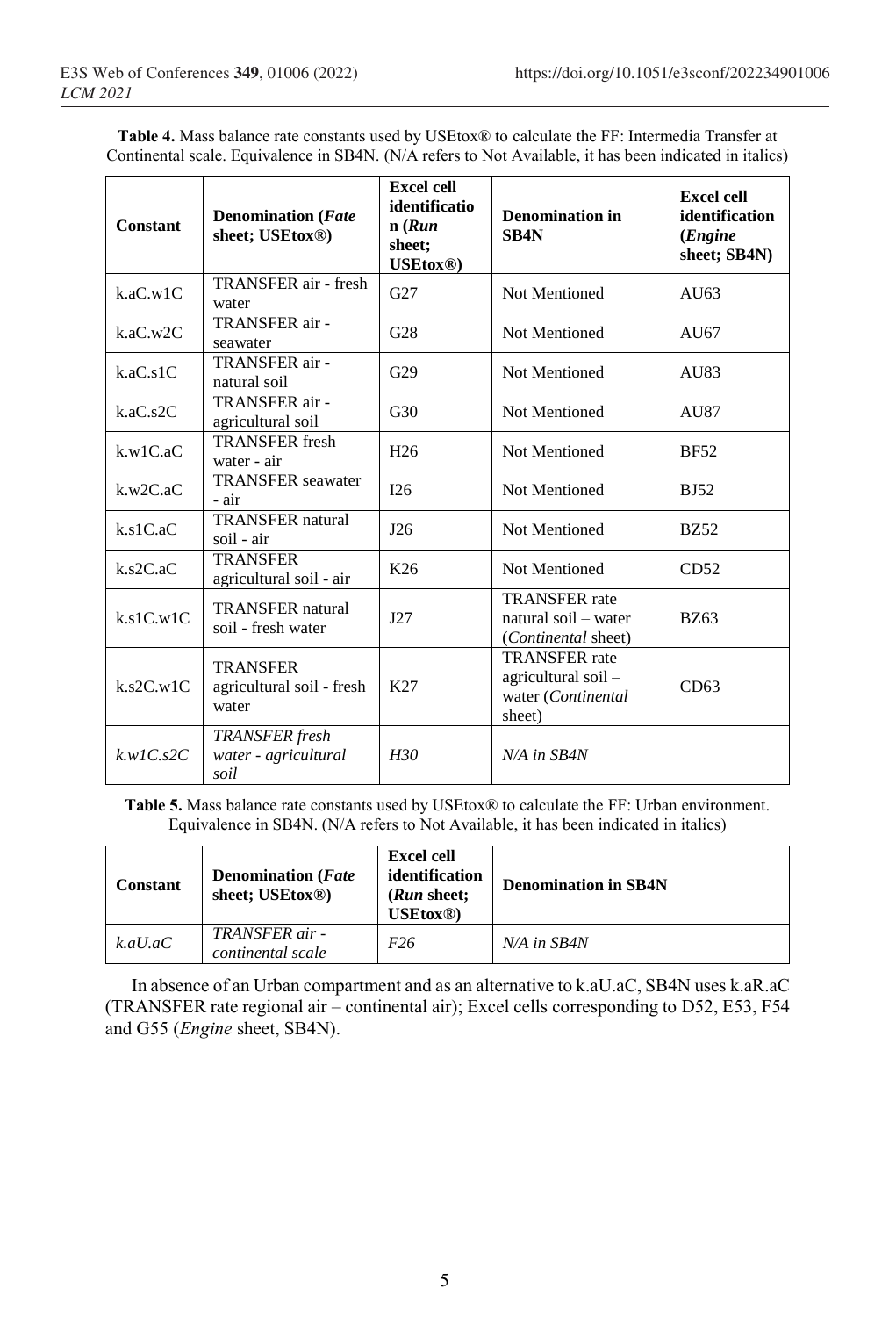**Table 6.** Mass balance rate constants used by USEtox® to calculate the FF: Intermedia Transfer at Urban scale. Equivalence in SB4N. (N/A refers to Not Available, it has been indicated in italics)

| Constant    | <b>Denomination</b> ( <i>Fate</i><br>sheet; USEtox <sup>®</sup> ) | <b>Excel cell</b><br>identificatio<br>$n$ ( <i>Run</i> )<br>sheet;<br><b>USEtox®</b> | <b>Denomination in SB4N</b> |
|-------------|-------------------------------------------------------------------|--------------------------------------------------------------------------------------|-----------------------------|
| $k.aU$ .s3U | TRANSFER air -<br>continental fresh water                         | F27                                                                                  | $N/A$ in $SB4N$             |

The absence of mass balance rate constants in SB4N related with the urban environment including k.aC.aU [TRANSFER air - urban scale]; k.aU.aC [TRANSFER air - continental scale] and k.aU.s3U [TRANSFER air - continental fresh water] can be anticipated, as the Urban compartment does not exist in SB4N; therefore, hereby proposed approach to assimilate it to the Regional compartment in SB4N. However, there are a number of additional constants used in USEtox® that are missing from SB4N, namely: k.aC.aG [TRANSFER air - *global* scale], k.w2C.w2G [TRANSFER coastal seawater - *global* scale] and k.w1C.s2C [TRANSFER fresh water - agricultural soil]. Additionally, k.w1C.w2C [TRANSFER fresh water - coastal seawater] is indeed included in SB4N though it does not appear in the *All species output* sheet in SB4N.

### **4 Conclusions**

In order to derivate FF required for the calculation of CFs, the possibility of combining two different existing models has been evaluated. USEtox® is widely proposed for the LCIA phase (though still it is mostly proposed with limitations, e.g. for the effect factor) whereas SB4N is proposed for fate calculations for ENMs, especially as SB4N allows size-dependent calculations. Our approach to integrate the two models consisted of the identification and assimilation of common mass balance rate constants and aligning common constants that define the environmental compartments. However, this possibility has revealed to be limited since there is no absolute correspondence between the two models. Different approaches to integrate USEtox® and SB4N should be developed and tested in future studies.

**Acknowledgement**: The present work has received funding from (i) NANOSOLUTIONS (GAN 309329, FP7), (ii) NANOTEK+ (ER-2014/00031, Basque Government) and (iii) Grant IT1302-19 (Basque Government).

## **References**

- 1. ISO, LCA Requirements and Guidelines. 2006, European Standard EN ISO 14044: Geneva.
- 2. ISO, LCA Principles and Framework. 2006a, European Standard EN ISO 14040: Geneva.
- 3. W. Klöpffer, M. A. Curran, P. Frankl, R. Heijungs, A. Köhler, S. I. Olsen, *Nanotechnology and Life Cycle Assessment. A Systems Approach to Nanotechnology and the Environment. Synthesis of Results obtained at a Workshop*, Nanotechnology and Life Cycle Assessment Workshop. Washington, DC, p. 34. (2006)
- 4. B. Salieri, D. A., Turner, B. Nowack, R. Hischier, R. NanoImpact **10** (2018)